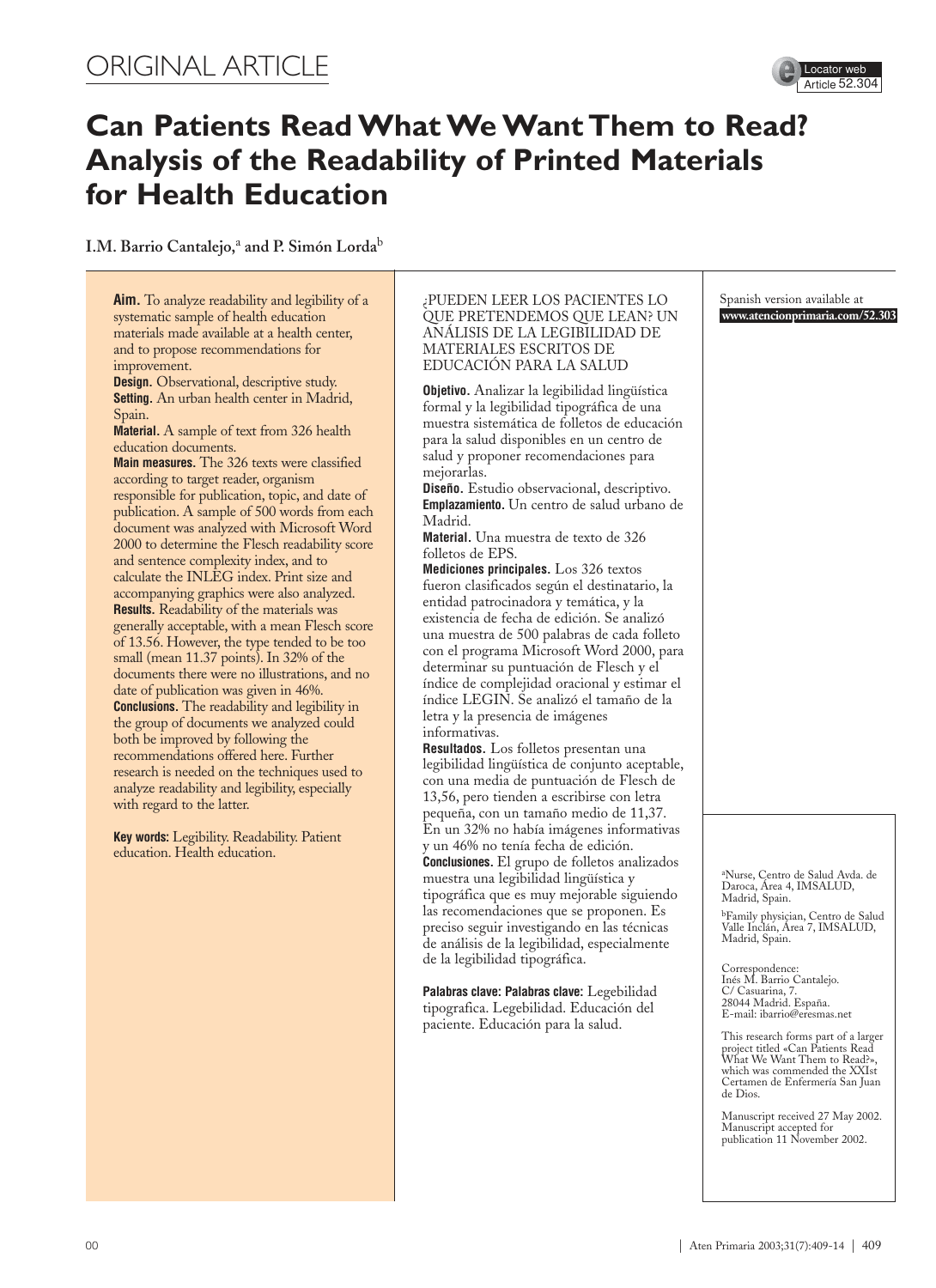### Introduction

D uring their lifetime patients receive an enormous amount of printed information, which they often seem to have problems understanding.<sup>1</sup> C*omprehension* of a given text may depend on factors related to the patient as the receptor. But more often, the problem lies in the sender, i.e., the practitioner, who provides the information in unreadable language that is hard to follow. This undermines the purpose of information, which is to communicate truthfully so that the patient may play an active part in decision-making based on the best available evidence.<sup>2</sup>

According to Aliende, *readability* «is the set of characteristics of texts which favor or hinder effective communication between texts and readers, in accordance with a reader´s competence and the conditions under which reading takes place.»<sup>3</sup> Each of these characteristics can be identified with a certain type of readability. Two of the most widely studied types are *typographical legibility* and *linguistic readability*. The former analyzes the text per se to evaluate the printing, color and size of the paper and print, the presence of illustrations and their function, the distribution of white space, and other features. The latter analyzes text as a linguistic message, and the techniques used for such evaluations have been based mainly on how the text is constructed (word length, sentence length, grammatical structures, etc.), in what is called *formal-linguistic readability*. These techniques have been widely developed for the English language, and have been applied to analyze patient education materials.4-13 In Spain the Flesch technique included with Word Perfect 7 and Microsoft Word 2000 for personal computers had been validated.<sup>14</sup> However, no validated tests are available for typographical legibility. Patient health education is an activity inherent in primary care, and is an interactive process in which all forms of language play a part.<sup>15</sup> However, printed materials undoubtedly occupy an important position, and should thus be readable and understandable by patients.

The aim of this study was to analyze readability and some features of legibility in printed documents for patient health education used by practitioners –especially nurses– at a health care center in Madrid.

### Material and methods

This was an observational, descriptive study.

#### *Setting*

The Avenida de Daroca Health Center, serving IMSALUD (Madrid Health Service) Primary Health Care Area 4 in Madrid, Spain. This urban health care center employs more than 50



### **General scheme of the study**

**Observational, cross-sectional, descriptive study of readability and legibility of printed material for patient health education collected at a health center during a period of 1 year.**

professionals and provides primary care to approximately 40 000 persons.

#### *Material*

Between 1 June 2000 and 1 June 2001 we systematically collected copies of all printed materials for patient health education aimed at health center users and made available to patients anywhere in the health center. We also collected copies of materials provided by pharmaceutical sales representatives for professionals. The materials analyzed consisted of pamphlets, leaflets, loose sheets, «mini-guides», books, and material in any other printed format. We excluded diet sheets for various total daily kilocalorie intakes, and materials in which no author or publisher could be reliably identified.

#### *Analytical tools and variables analyzed*

To evaluate formal-linguistic readability we used the tool that accompanies Microsoft Word 2000,<sup>16</sup> which estimates the *Flesch*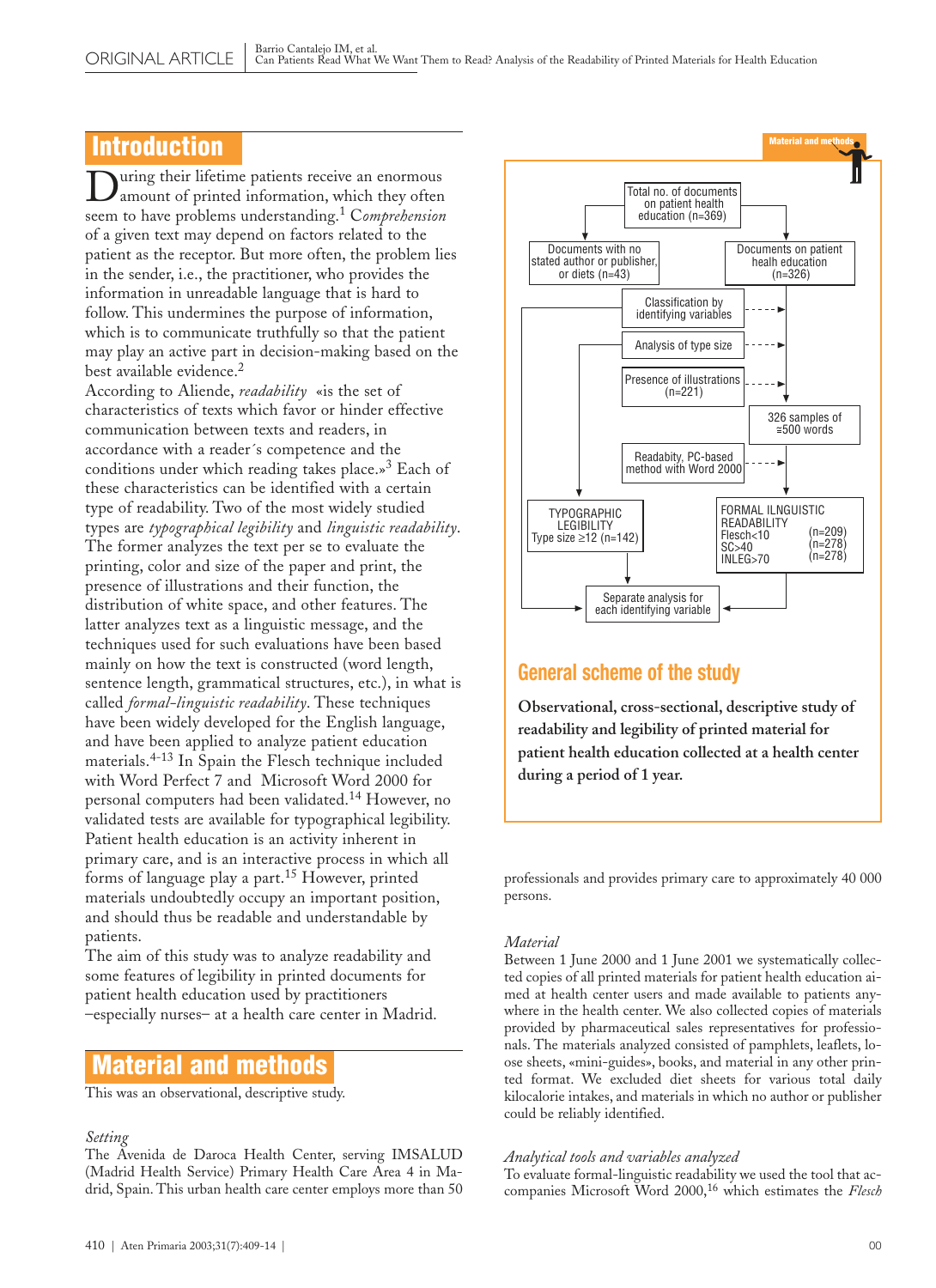*readability score* on a scale between 0 (very difficult) and 100 (very easy). This score correlates well with the original manual system of Flesch, validated by Simón and Carro in 1993.<sup>17</sup> The program also calculates Sentence Complexity Index (SC)*,* on a scale between 0 (very easy) and 100 (very complicated). As a complement to the Flesch Index and SC we also calculated the Integrated Legibility Index (INLEG) of Simón, Barrio and Concheiro  $(1996)$ ,<sup>18</sup> which provides a mathematical relationship between the two indices described above on a scale from 0 (very difficult) to 200 (very easy). According to these authors, readability is considered appropriate at a Flesch score of 10 or higher, an SC score lower than 40, and an INLEG score higher than 70. Readability is considered optimum when all three criteria are met.

To evaluate typographical legibility we first recorded whether the type size used for the body text (not for titles and headings) was 12 points or larger. This is a common recommendation for this type of printed material,<sup>19</sup> and is therefore considered a standard measure of legibility. We then noted whether the text was accompanied by one or more illustrations that complemented the text rather than serving a simply decorative purpose. Because no objective criteria are available for this, we decided not to consider the role of illustrations as a standard evaluation criterion, but only as a complementary factor.

Variables that identified the documents were recorded as the organism responsible for publishing the material, the target readership, and the subject matter. Year of publication, when stated, was also noted.

#### *Data processing and statistical analysis*

The documents were classified according to the variables used to identify source, readership and subject. Type size was noted, and illustrations were recorded. The first 500 words of text from each document were sampled for readability, on the assumption that the beginning of the text played a key role in attracting the reader´s attention. The document was scanned and prepared according to previous recommendations<sup>20</sup> for analysis with Microsoft Word 2000, and the results were transferred to an Excel table<sup>21</sup> for processing. Data for qualitative variables were expressed as absolute numbers, and those for quantitative variables were expressed as absolute numbers for readability of the text sample from each document, and as the mean and standard deviation, maximum and minimum values and 95% confidence interval for pooled results.



#### Descriptive analysis of readability for the entire sample (n=326) TABLE 1

|                    | <b>101 GILLING SAILING (II-020)</b> |       |       |               |  |
|--------------------|-------------------------------------|-------|-------|---------------|--|
| Variable           | Flesch                              | SC    | LEGIN | Size          |  |
| <b>Méthod</b>      | Word                                | Word  | Word  | <b>Manual</b> |  |
| Mean               | 13.56                               | 20.87 | 92.69 | 11.37         |  |
| Standard deviation | 8.37                                | 16.37 | 20.33 | 1.94          |  |
| Maximum value      | 45                                  | 68    | 137   | 23            |  |
| Minimum value      | 0                                   | 0     | 37    |               |  |

TABLE

2

Total number of documents that satisfied readability and legibility standards (n=326)

| <b>Readability standards</b>   | No. | $\frac{9}{6}$ |
|--------------------------------|-----|---------------|
| Flesch Index Word Office 97>10 | 209 | 64            |
| SC Index Word Office 97<40     | 278 | 85            |
| INLEG Index Word Office>70     | 278 | 85            |
| All three criteria             | 194 | 60            |
| Type size $\geq$ 12            | 142 | 44            |
| All four criteria              | 91  | 28            |
|                                |     |               |

## **Results**

A total of 369 documents were collected, of which only 326 fulfilled the inclusion criteria and were subsequently analyzed. Table 1 shows the results of our analysis of formal-linguistic readability in the 326 documents, and of type size. Table 2 shows the number of documents that fulfilled each readability and legibility standard. Figure 1 illustrates the percentages of documents that contained illustrations, and figure 2 shows the percentages that stated the year of publication. Readability and legibility were also analyzed according to target readership, organism responsible for publication, and topic (Table 3).

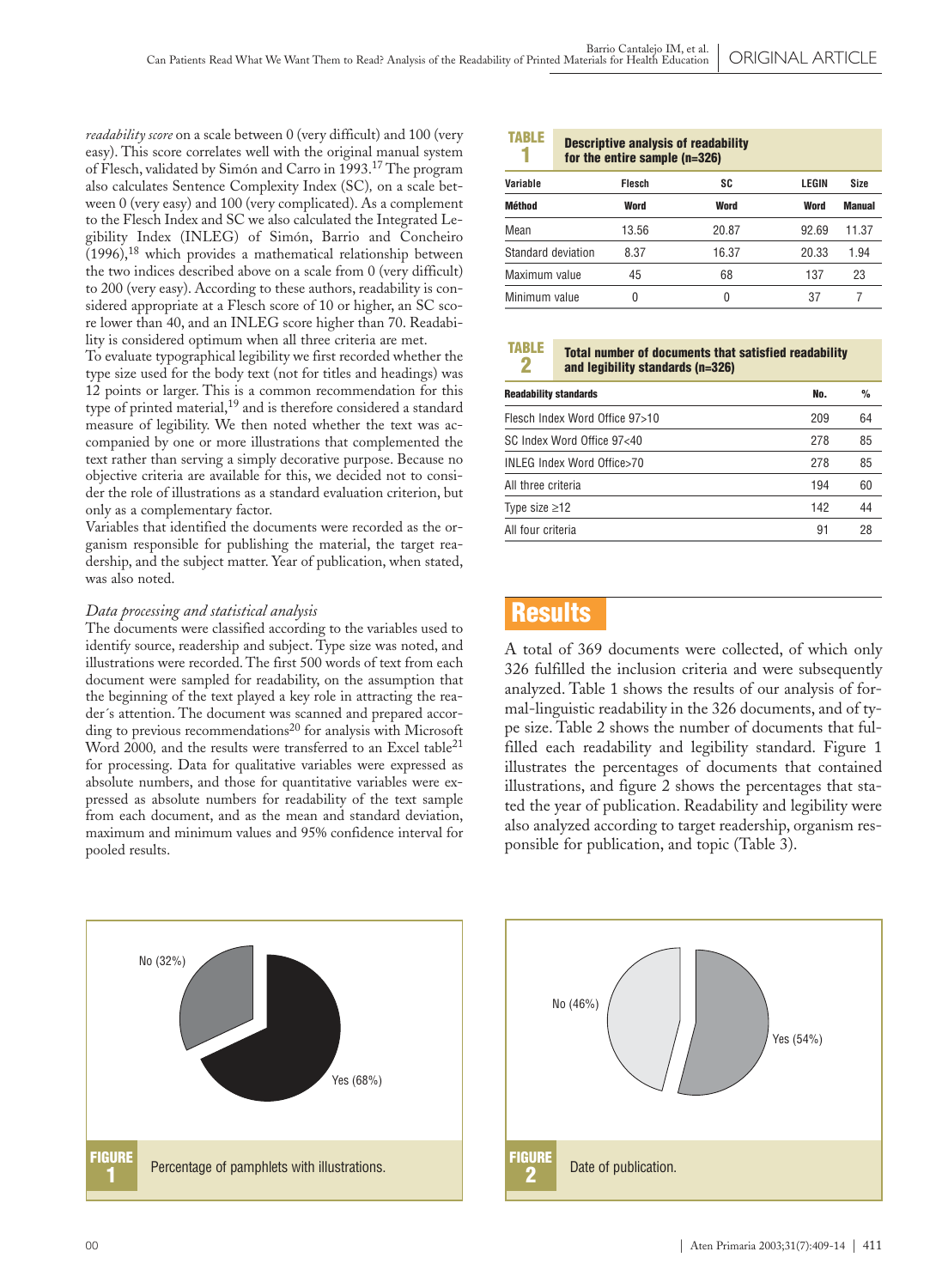TABLE 3

#### Classification of documents according to target readership, organism responsible for publication, and subject matter: total, percentage and mean (with confidence intervals) for readability and legibility standards

|                                      | No.<br>doc     |                 | 3 Read.<br>+leg. |               | 4 Read.<br>+leq. |               | Imagen         |               |                      | Mean (M)/confidence interval (95% CI) |                  |                            |                     |                          |                         |                              |
|--------------------------------------|----------------|-----------------|------------------|---------------|------------------|---------------|----------------|---------------|----------------------|---------------------------------------|------------------|----------------------------|---------------------|--------------------------|-------------------------|------------------------------|
|                                      | <b>Total</b>   | $\frac{9}{6}$ * | <b>Total</b>     | $\frac{0}{0}$ | <b>Total</b>     | $\frac{9}{6}$ | <b>Yes</b>     | $\frac{0}{0}$ | <b>Flesch</b><br>(M) | <b>Flesch</b><br>(95% CI)             | <b>SC</b><br>(M) | C <sub>0</sub><br>(95% CI) | <b>LEGIN</b><br>(M) | <b>LEGIN</b><br>(95% CI) | <b>Type size</b><br>(M) | <b>Type size</b><br>(95% CI) |
| Population                           |                |                 |                  |               |                  |               |                |               |                      |                                       |                  |                            |                     |                          |                         |                              |
| Adolescents/children                 | 31             | 10              | 22               | 71            | 8                | 26            | 18             | 58            | 17.4                 | 14.1-20.7                             | 22               | 15.5-28.5                  | 95.4                | 87.2-103.6               | 11.6                    | 10.8-12.4                    |
| Children and parents                 | 23             | 7               | 16               | 70            | 9                | 39            | 22             | 96            | 16.7                 | 13.1-20.3                             | 23.4             | 17.3-29.5                  | 93.3                | 84.7-101.9               | 12                      | 10.9-13.1                    |
| Adults                               | 66             | 20              | 37               | 56            | 12               | 18            | 56             | 85            | 13.4                 | 11.6-15.2                             | 22.9             | 18.8-27                    | 90.5                | 85.4-95.6                | 11.3                    | $10.8 - 11.8$                |
| Women                                | 22             | $\overline{7}$  | 12               | 55            | 5                | 23            | 15             | 68            | 15.8                 | 12.1-19.5                             | 25.9             | 18.5-33.3                  | 90                  | 80.7-99.3                | 11.3                    | 10.4-12.2                    |
| Older persons                        | 15             | 5               | 8                | 53            | 6                | 40            | 13             | 87            | 13.3                 | $9.6 - 17$                            | 25.3             | 15.3-35.3                  | 88.1                | 76.3-99.9                | 11.4                    | 10.4-12.4                    |
| Patients                             | 90             | 28              | 48               | 53            | 31               | 34            | 51             | 57            | 12.8                 | 11.2-14.4                             | 16.5             | 14-19                      | 96.2                | 93-99.4                  | 11.5                    | $11.1 - 11.9$                |
| Men                                  | $\overline{2}$ | $\mathbf{1}$    | $\mathbf{1}$     | 50            | $\overline{1}$   | 50            | $\overline{2}$ | 100           | $\overline{7}$       | $(-)6.7 - 20.7$                       | 30               | $(-)15 - 75$               | 77                  | 18.2-135.8               | 11                      | $7.1 - 14.9$                 |
| General population                   | 77             | 24              | 37               | 48            | 19               | 25            | 44             | 57            | 11.7                 | $9.8 - 13.6$                          | 20.5             | 16.5-24.5                  | 91.3                | 86.5-96.1                | 11                      | 10.6-11.4                    |
| Organism                             |                |                 |                  |               |                  |               |                |               |                      |                                       |                  |                            |                     |                          |                         |                              |
| <b>INSALUD</b>                       | 12             | 4               | 9                | 75            | 8                | 67            | 3              | 25            | 14.1                 | 11.4-16.8                             | 11.4             | $5.2 - 17.6$               | 102.7               | 96.5-108.9               | 13.4                    | 12-14.8                      |
| Several organisms                    | 31             | 10              | 21               | 68            | 14               | 45            | 21             | 68            | 15.9                 | 12.2-19.6                             | 20.9             | 15.5-26.3                  | 95                  | 87.2-102.8               | 11.8                    | 11.2-12.4                    |
| Other official institutions          | 31             | 10              | 20               | 65            | $\overline{7}$   | 23            | 22             | 71            | 13.7                 | 11.2-16.2                             | 17.3             | 12.1-22.5                  | 96.4                | 90.3-102.5               | 11.4                    | 10.9-11.9                    |
| Pharmaceutical                       | 176            | 54              | 106              | 60            | 47               | 27            | 127 72         |               | 13.1                 | 11.9-14.3                             | 18               | 15.9-20.1                  | 95.1                | 92.6-97.6                | 11.2                    | 10.9-11.5                    |
| <b>Madrid City Council</b>           | 17             | 5               | 10               | 59            | 6                | 35            | 13             | 76            | 16.6                 | 12-21.2                               | 21.1             | 14.2-28                    | 95.6                | 85.1-106.1               | 11.6                    | 10.6-12.6                    |
| Associations                         | 31             | 10              | 18               | 58            | $\overline{4}$   | 13            | 8              | 26            | 13.1                 | $10.1 - 16.1$                         | 25.5             | 19.4-31.6                  | 87.3                | 79.3-95.3                | 10.5                    | $11.0 - 10.0$                |
| <b>Ministries</b>                    | 14             | $\overline{4}$  | 5                | 36            | $\overline{2}$   | 14            | 11             | 79            | 12.9                 | $8 - 17.8$                            | 36.7             | 24.8-48.6                  | 76.1                | 62-90.2                  | 12.1                    | $11.1 - 13.1$                |
| <b>Community of Madrid</b>           | 14             | $\overline{4}$  | $\overline{4}$   | 29            | $\overline{2}$   | 14            | 10             | 71            | 11                   | $6.0 - 16$                            | 46.5             | 37.6-55.4                  | 64.5                | 51.9-77.1                | 11.07                   | 10.3-11.9                    |
| Subject                              |                |                 |                  |               |                  |               |                |               |                      |                                       |                  |                            |                     |                          |                         |                              |
| Drug information                     | 16             | 5               | 14               | 88            | 11               | 69            | $\overline{4}$ | 25            | 14                   | 11.4-16.6                             | 14.5             | 11.4-17.6                  | 99.5                | 95-104                   | 12.2                    | $11.3 - 13.1$                |
| <b>AIDS</b>                          | 27             | 8               | 20               | 74            | 9                | 33            | 17             | 63            | 16.6                 | 13.2-20.0                             | 18.4             | 13-23.8                    | 98.2                | 91.1-105.3               | 11.4                    | 10.5-12.3                    |
| Respiratory problems                 | 14             | $\overline{4}$  | 9                | 64            | $\mathbf 0$      | $\mathbf 0$   | 10             | 71            | 10.1                 | $6.6 - 13.6$                          | 19.6             | 13.2-26                    | 90.6                | 83-98.2                  | 10.2                    | $9.7 - 10.7$                 |
| <b>Diabetes</b>                      | 45             | 14              | 28               | 62            | 19               | 42            | 33             | 73            | 13.7                 | $11.2 - 16.2$                         | 17               | 13.4-20.6                  | 96.8                | 91.6-102                 | 12.5                    | 11.8-13.2                    |
| Peripheral circulation               | 21             | 6               | 13               | 62            | $\overline{2}$   | 10            | 18             | 86            | 13                   | 10.2-15.8                             | 16.8             | 10-23.6                    | 96.2                | 87.9-104.5               | 10.3                    | $9.7 - 10.9$                 |
| General health education             | 95             | 29              | 54               | 57            | 25               | 26            | 72             | 76            | 14.6                 | 12.8-16.4                             | 26.4             | 22.6-30.2                  | 88.2                | 83.4-93                  | 11.3                    | 10.9-11.7                    |
| Prevention of cardiovascular disease | 39             | 12              | 22               | 56            | 13               | 33            | 22             | 56            | 12.6                 | $9.9 - 15.3$                          | 20.6             | 15.5-25.5                  | 92                  | 86.3-97.7                | 11.3                    | 10.7-11.9                    |
| Musculoskeletal disorders            | 18             | 6               | 10               | 56            | $\mathbf{1}$     | 6             |                | 18 100        | 13.7                 | $9.9 - 17.5$                          | 18.4             | $9.5 - 27.3$               | 95.2                | 84.3-106.1               | 9.9                     | $9.3 - 10.5$                 |
| Other specific diseases              | 41             | 13              | 20               | 49            | 9                | 22            | 19             | 46            | 11.7                 | $9.1 - 14.3$                          | 19.3             | 14.6-24                    | 92.3                | 86.5-98.1                | 11.5                    | 10.9-12.1                    |
| Infectious diseases                  | 7              | $\overline{2}$  | 3                | 43            | 1                | 14            | 5              | 71            | 10.1                 | $6.6 - 13.6$                          | 19.7             | 4.5-34.9                   | 90.4                | 73.8-107                 | 10.9                    | $9.5 - 12.3$                 |
| Cancer                               | 3              | 1               | 1                | 33            | $\mathbf{1}$     | 33            | 3              | 100           | 14                   | $9.9 - 18.1$                          | 36.7             | 31.5-41.9                  | 77.3                | 71.5-83-1                | 12.3                    | 10.9-13.7                    |
| 326                                  |                |                 |                  |               |                  |               |                |               |                      |                                       |                  |                            |                     |                          |                         |                              |

\*Referred to a total n=326 documents. 3 Read. indicates satisfied all 3 PC-based criteria for readability; 4 Read.+leg., satisfied all 3 PC-based criteria+type size≥12; CI, confidence interval.

## **Discussion**

A surprising result was the large number of patient health education materials collected during the 1-year study period. This indicates that considerable resources are devoted to the production of such materials; this in turn makes it necessary to ensure their efficacy and quality. As shown in Table 1, formal-linguistic readability appeared to be acceptable. However, the findings for typographic legibility were worse. The detailed breakdown in Table 2 shows that 4 of every 10 pamphlets failed to comply with at least one criterion for formal-linguistic readability, particularly the Flesch score excessively long sentences and words), and that 6 of every 10 were printed in typeface that was too small to be comfortably legible. Writers and graphic designers seem to be aware of the need for simple language, but appear to be less aware of the need for a visible type size. Nonetheless they appear to be sensitive to the inclusion of explanatory illustrations, in view of the results shown in Figure 1. Documents aimed at children and adolescents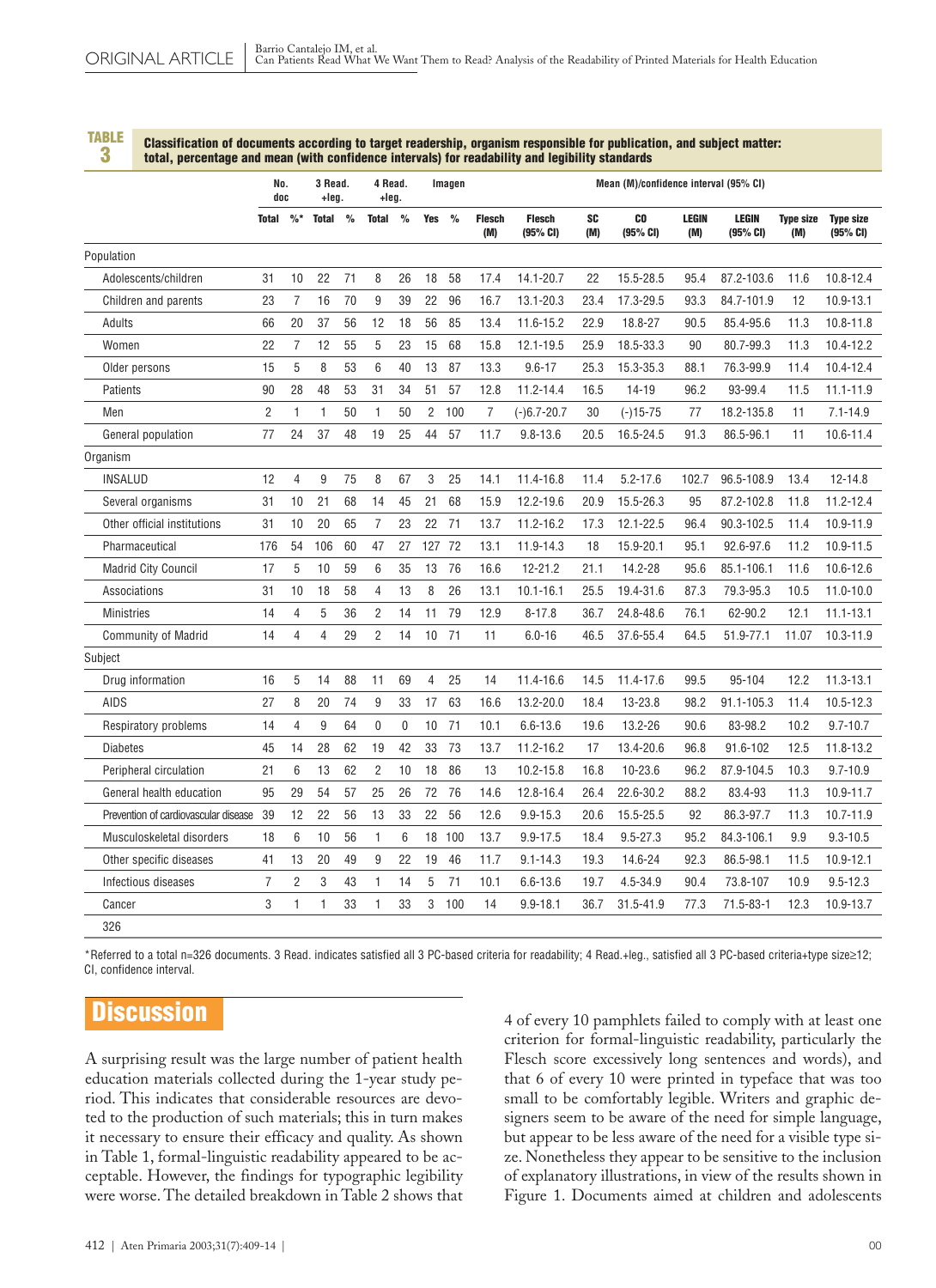| <b>TABLE</b><br>4 | Recommendations for ensuring readability and legibility<br>of patient health education materials                                                                                                                                         |
|-------------------|------------------------------------------------------------------------------------------------------------------------------------------------------------------------------------------------------------------------------------------|
|                   | 1. Pay attention to the content of the text                                                                                                                                                                                              |
|                   | Be brief. Conciseness is a virtue                                                                                                                                                                                                        |
|                   | Include summaries with key concepts of the text                                                                                                                                                                                          |
|                   | Give practical examples to illustrate complex concepts                                                                                                                                                                                   |
|                   | Use questions, which require the reader to get involved in the text                                                                                                                                                                      |
|                   | 2. Improve the readability of your writing                                                                                                                                                                                               |
|                   | Organize the contents into sections                                                                                                                                                                                                      |
|                   | Write as you would speak: use the active voice rather than the passive voice                                                                                                                                                             |
|                   | Write short sentences of no more than 10 words                                                                                                                                                                                           |
|                   | Avoid compound sentences, especially subordinate clauses, whenever possible                                                                                                                                                              |
|                   | Do not use double negatives. They are not infrequently found, although they are also not often absent (see what we mean?)                                                                                                                |
|                   | Use a period to separate sentences; avoid semicolons                                                                                                                                                                                     |
|                   | Write in short sentences                                                                                                                                                                                                                 |
|                   | Write with commonplace but not coarse words                                                                                                                                                                                              |
|                   | Avoid technical jargon and replace it with simple descriptions                                                                                                                                                                           |
|                   | 3. Evaluate the formal-linguistic readability of what you write                                                                                                                                                                          |
|                   | Use readability analysis tools on your PC to evaluate the text. If you use Word Perfect 7, Word Office 97 or Word 2000, you can consider readability to be good<br>if the Flesch score is >10 or if the Sentence Complexity Index is <40 |
|                   | 4. Improve the typographic legibility of your layout                                                                                                                                                                                     |
|                   | Use typefaces that are easy to read. Many are attention-getting but hard to read                                                                                                                                                         |
|                   | Don't use more than 2 or 3 typefaces; otherwise readers will be distracted from the content                                                                                                                                              |
|                   | Type size should be no smaller than 12 points. Ideally, larger sizes such as 14 points should be use                                                                                                                                     |
|                   | Black printing on a white or very light background is best                                                                                                                                                                               |
| unadvisable       | Avoid printing light text on dark backgrounds. Even worse are graphics or overprinted text on a dark background, or text watermarks. Negative images are also                                                                            |
|                   | Use boldface, underlining and italics in moderation. Reserve them for very important messages                                                                                                                                            |
|                   | Messages printed in capital letters are harder to read. It is better to use upper and lower case together as needed                                                                                                                      |
|                   | Use generous line spacing and expanded characters like this                                                                                                                                                                              |
|                   | With large type sizes use more blank space between words. If you don't the text will be hard to read                                                                                                                                     |
|                   | Leave white spaces on the page to rest the eyes                                                                                                                                                                                          |
|                   | Paragraphs should be aligned only on the left, not on both the left and right margins                                                                                                                                                    |
|                   | Margins should be generous enough to keep folding, stapling or binding from making text hard to see                                                                                                                                      |
|                   | In materials consisting of folded sheets, the reading sequence should be clear throughout                                                                                                                                                |
|                   | Use images that clarify the text. Remember that a good picture is worth a thousand words. But don't overload the document with images that fulfil a merely<br>decorative function!                                                       |
|                   | 5. Make it a participatory process                                                                                                                                                                                                       |
|                   | Invite target readers to help write and design the material                                                                                                                                                                              |

Patients, users and citizens are the ultimate arbiters of the readability and legibility of what you have written! They alone can show you whether your efforts achieve the goals you set out to achieve.

(Table 3) were the most legible. In contrast, the low scores for materials aimed at older persons, particularly with regard to type size, were surprising. Legibility was worse in materials aimed at the general public. There appeared to be no large differences in legibility between materials that dealt with different subjects.

Surprisingly, readability was best for medications, which tend to be associated with complex information. Drugs for

musculoskeletal disorders are interesting because the readability of information on this group of drugs was low and legibility was poor (small type size); although these problems were offset by the large number of illustrations. With regard to publishing entities, the most important finding was the overwhelming superiority of the pharmaceutical industry. However, their printed materials did not appear to be the most readable, and were much less so than